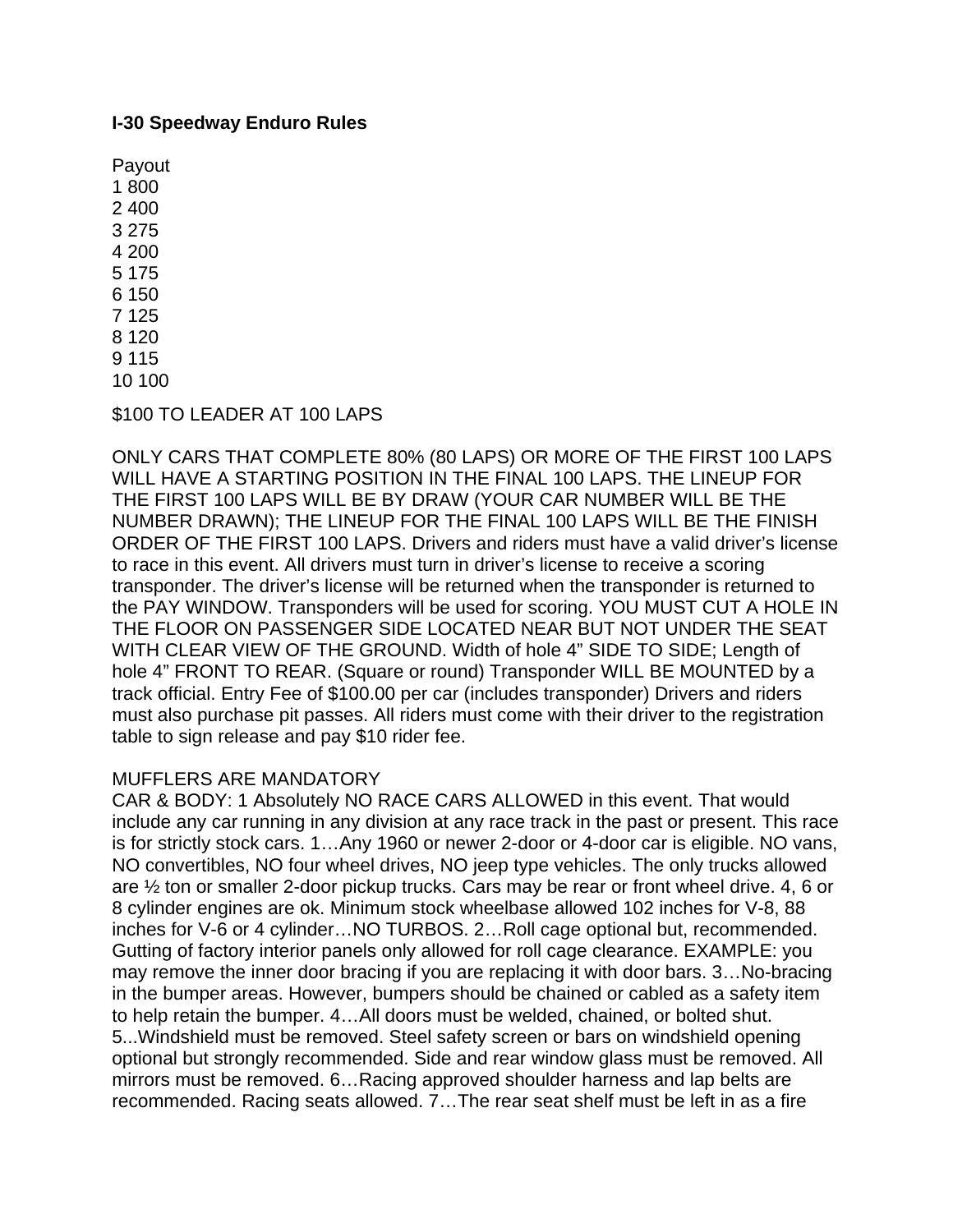stop, and any openings to the trunk area must be enclosed. 8…Complete bumper to bumper steel uni-body must be retained. No lightening permitted. 9…The stock steel unaltered floor pan, firewalls, trunk and wheel wells must be retained. 10…Cars must retain their strictly stock appearance, no cutting chopping, channeling, or shortening allowed. Hoods must be kept in place at all times. The sound deadening/padding must be removed from under side of hood. Safety issue: You will be black flagged and required to go to the infield work area to resecure if hood comes up or comes off. 11…Gas tanks must be original and in stock mounting position. Rupture of your gas tank and/or loss of gas require immediate black flag. 12…Batteries may be relocated in a securely fastened covered plastic or rubber container. 13…All plastic grills must be removed or replaced with screen mesh. Headlights, tail lights, and their trim must be removed. All outer trim must be removed. 14…Mesh window nets are permitted, but must be removable. 15…No more than 2 people will be allowed in a 2 door vehicle and no more than 4 people will be allowed in a 4 door vehicle. Fee is \$10 per rider. 16…Mandatory 1 (one) fire extinguisher per vehicle. If the vehicle is a 4 door and passengers are riding in the back, an additional fire extinguisher is mandatory for the back seat. The fire extinguisher must be mounted securely to the floor board!!!!

Car Numbers 1…The doors (front doors on 4 door vehicles) will be used to paint the car number which will be your pill draw number (your starting position). 2…Minimum number size 18 inches tall that you must paint with bright contrasting color. Bring your paint! (If number is not clearly readable from the scorer's tower, your car MAY NOT BE SCORED.)

SUSPENSION: 1…Suspension parts must remain absolutely stock for that make and model car. No spacers, lumber or chains, etc. may be used to alter stock suspension of that car.

Wheels 1…Stock steel or original equipment aluminum wheels only. Tires 1…D.O.T legal tires must pass through a 9" hoop at the bulge. (This will be enforced on all entries including pickup trucks) No Gumball tires, NO "DOT" stamped racing tires, NO truck tires, NO all terrain tires, NO mud tires, NO treated tires, NO GROOVING OR SIPING ALLOWED. 2...You will be allowed to change flat tires OR make repairs. This must be done in designated area in the infield. Vehicle CANNOT leave the track and return. All equipment (tire, wheel, jack, lug wrench, tools and supplies) must be in the vehicle at the beginning of the race and fastened securely in trunk or bed of the truck. NO GAS CONTAINERS ALLOWED. You must be able to complete the full race without adding any fuel. Anyone adding fuel will be disqualified. NO SUPPLIES OF ANY KIND CAN BE BROUGHT FROM OUTSIDE THE RACE TRACK FROM THE BEGINNING OF THE RACE TO THE COMPLETION OF 200 LAPS.

WEIGHT: 1…No additional weight may be added to the car.

ENGINE: 1…The engines must be strictly stock for that model and make and in its original mounts. NO aftermarket external oil coolers. 2…A/C and heat components may be removed. 3…Smog equipment may be removed. (allows removal of catalytic